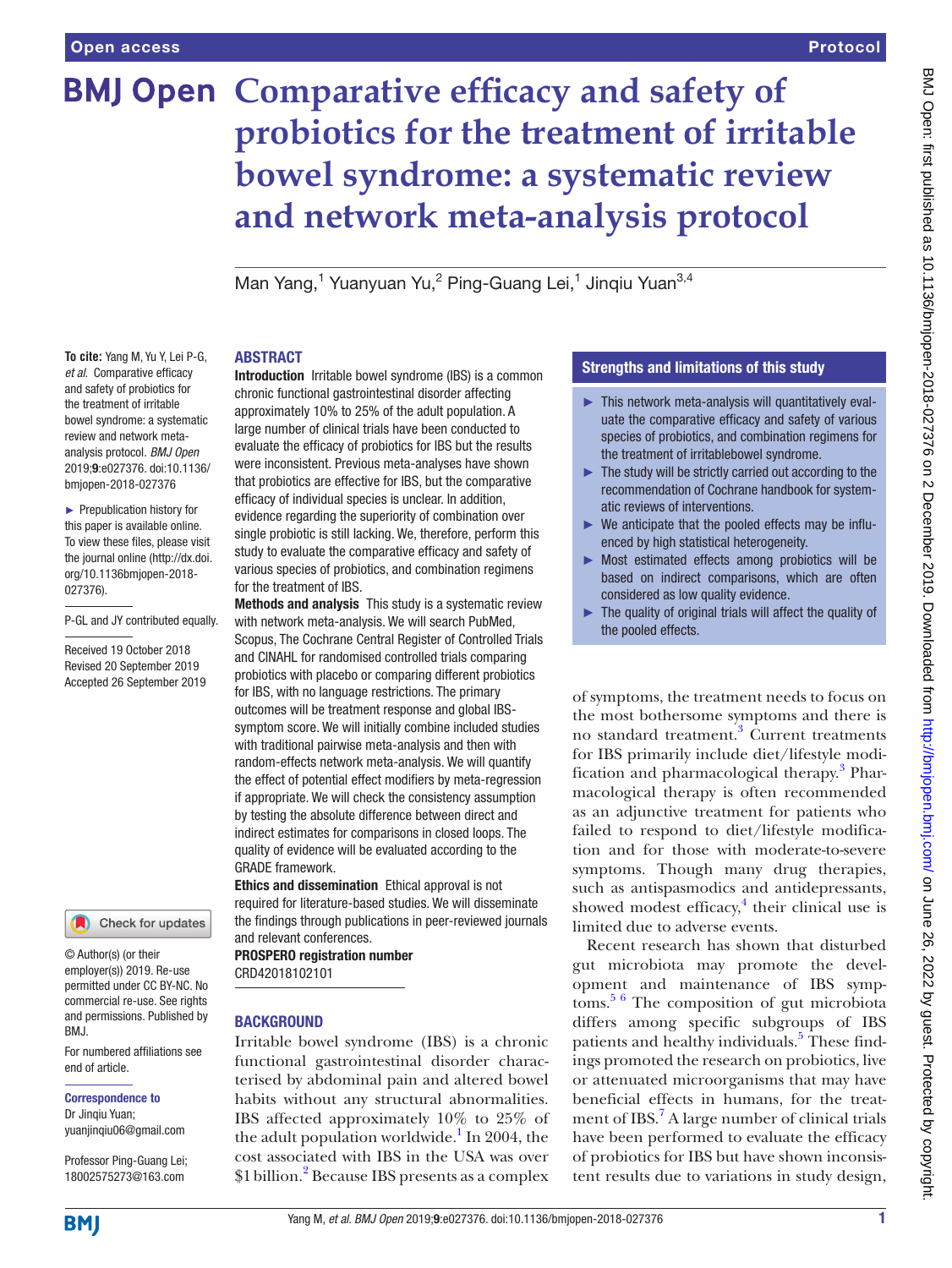### Open access

species and dose of probiotics. In 2014, a meta-analysis of 35 trials showed that probiotics are effective treatments for IBS, but which individual species are the most bene-ficial were unclear.<sup>[8](#page-3-6)</sup> The recent update of this systematic review still found no clear evidence of the effect of partic-ular combination, species of probiotics.<sup>[9](#page-3-7)</sup>

Probiotics are widely used in clinical practice despite the lack of robust evidence.<sup>10</sup> A challenge to clinicians is to prescribe the optimal probiotic since many probiotics are available while their comparative efficacy is indeterminate. Most clinical trials investigating probiotics for IBS are placebo-controlled trials and there are hardly any studies directly comparing difference in probiotics species. In addition, whether a combination of multiple probiotics is superior to single probiotics is still unclear. Furthermore, contrary to the safe usage of probiotics for years, recent research also pay attention to their safety, particularly for immunocompromised patients, critically ill patients and cancer patients. $\frac{11}{11}$  The safety of probiotics for IBS also require further investigation. These questions are unlikely to be answered by one single clinical trial or traditional meta-analysis.

Network meta-analysis, in the context of a systematic review, is an extension to traditional pairwise metaanalyses in which multiple treatments are compared using both direct comparisons within trials and indirect comparisons across trials based on common comparators.<sup>12 13</sup> Network meta-analysis is particularly appropriate to investigate the comparative effect of multiple treatments when direct comparisons are lacking. In addition, many randomised controlled trials have been published recently but were not included in these meta-analyses. It is necessary to update the meta-anlaysis and provide the lastest evidence for clinical practice. Therefore we intend to perform this study to evaluate the comparative efficacy and safety of various species of probiotics, and combination regimens for the treatment of IBS in adults.

#### **METHODS** Study design

# This study is a systematic review with Bayesian network meta-analysis. We will perform this systematic review according to the Cochrane handbook for systematic reviews of interventions.<sup>14</sup> We will report the final results according to the recommendation from The Preferred Reporting Items for Systematic Reviews and Meta-Analyses Extension Statement for Reporting of Systematic Reviews Incorporating Network Meta-analyses.<sup>15</sup> We registered this study in PROSPERO international prospective register of systematic reviews on July 2018.<sup>16</sup> This protocol was drafted according to the Preferred Reporting Items for Systematic Reviews and Meta-Analyses Protocols  $(PRISMA-P).$ <sup>[17](#page-3-14)</sup>

### Inclusion and exclusion criteria

We will include studies which fulfil the following criteria.

- 1. *Types of study to be included:* Randomised controlled trials
- 2. *Participants/population:* We will include trials that recruited IBS patients who had been diagnosed based on specific diagnostic criteria (the Manning criteria, Rome I criteria, Rome II criteria, Rome III criteria, Rome IV criteria or the Kruis Score).
- 3. *Interventions:* Single probiotics or a mixture of species, of any dosage regimen and any route of administration.
- 4. *Comparators/control*: Placebo, no treatment or comparison with another type of probiotic therapy.
- 5. *Outcomes*: The primary outcomes will include treatment response regarding relief of IBS symptoms and changes from baseline in global IBS-symptom score. The secondary outcomes will include changes from baseline in individual IBS-symptom score (abdominal pain, bloating, flatulence, distension and urgency), the total number of adverse events and withdrawals due to adverse events. Currently, many different standards are used for the assessment of IBS symptoms clinical trials. There will be no limitation on the IBS symptoms assessment standard in this systematic review. We will exclude studies that included IBS patients under 18 years old. Because IBS is a chronic condition and treatment often require long time to take effect, we will exclude studies with a treatment duration of <1week.

### Search strategy and selection criteria

We will search PubMed, Scopus, The Cochrane Central Register of Controlled Trials (CENTRAL, in The Cochrane Library) and CINAHL for potentially eligible studies. The search strategy included terms for IBS, probiotics, outcomes and randomised controlled trials (see the PubMed strategy in [Box](#page-2-0) 1). The search will be limited from their inception to July 2018, with no restriction in publication status or language.

We will also search the WHO International Clinical Trials Registry Platform (apps.who.int/trialsearch/), and ClinicalTrials.gov (<www.clinicaltrials.gov>) for ongoing studies. Reference lists of the included studies and related review articles will be manually checked to identify additional studies.

### Study selection and data extraction

Two authors will independently undertake study selection according to the predefined inclusion and exclusion criteria. Any disagreements will be resolved by discussion. All the search citations will be initially imported into reference management software and the duplicated citations will be removed automatically. We will progressively evaluate the eligibility of the remaining studies by examining titles, abstracts and full texts. The data extracted will be as follows:

1. *Study information* (authors, location, title and publication time);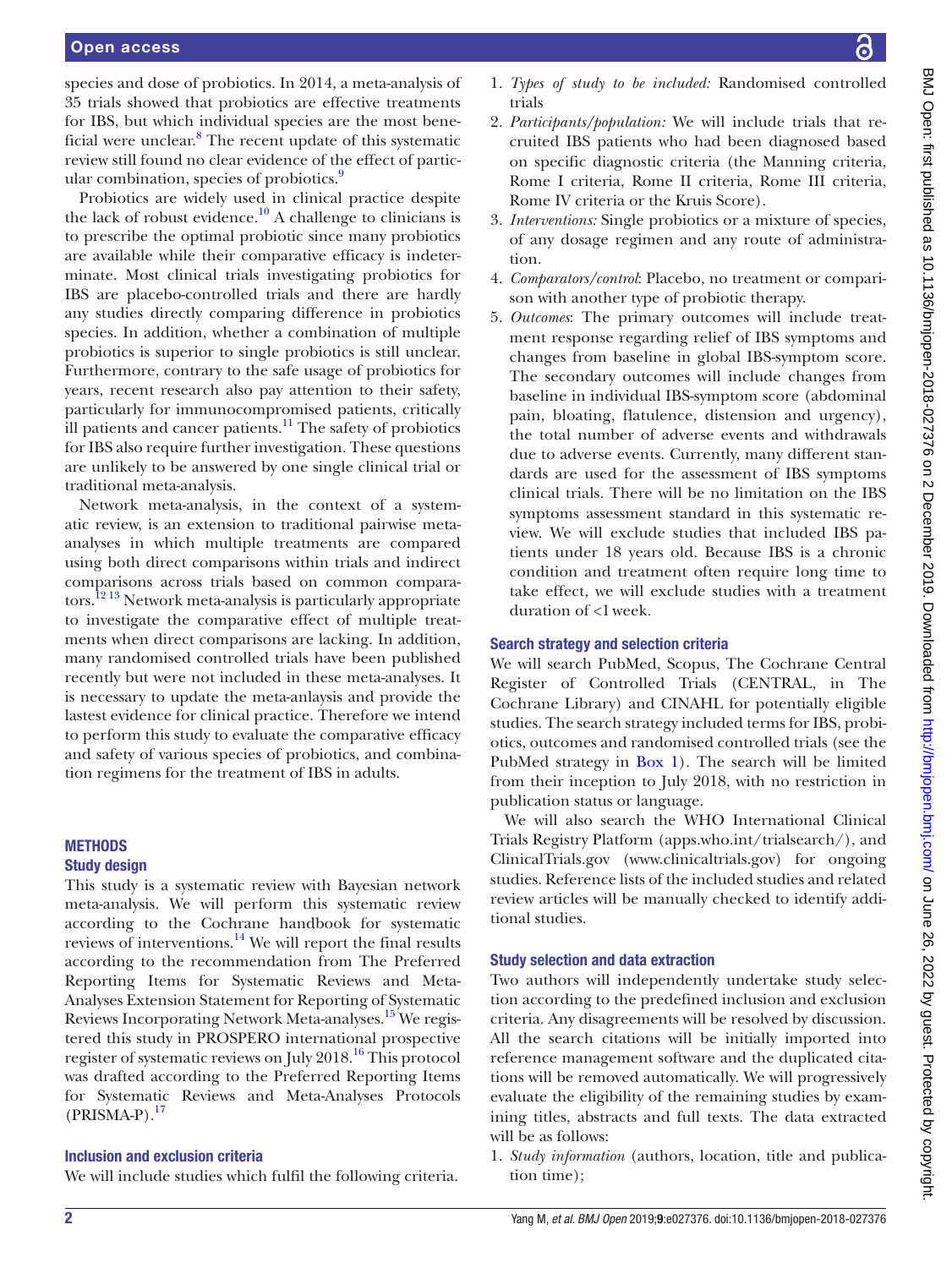### Open access

# Box 1 Search strategy for PubMed

- <span id="page-2-0"></span>1. exp colonic diseases/
- 2. exp irritable bowel syndrome/
- 3. exp colonic diseases, functional/
- 4. irritable bowel.tw.
- 5. irritable colon.tw.
- 6. spastic colon.tw.
- 7. functional bowel disease\*.tw.
- 8. functional colonic disease\*.tw.
- 9. or 1 to 8
- 10. Probiotics/
- 11. probiotic\$.tw.
- 12. Lactobacill\$.tw.
- 13. exp Lactobacillus/ 14. Bifidobacter\$.tw.
- 15. Bifidobacterium/
- 16. Enterococc\$.tw.
- 17. exp Enterococcus/
- 18. exp Escherichia/
- 19. Streptococcus thermophilus.tw.
- 20. Streptococcus thermophilus/
- 21. exp Saccharomyces/
- 22. Saccharomyces.tw.
- 23. or 10 to 23
- 24. randomised controlled trial.pt.
- 25. controlled clinical trial.pt.
- 26. randomised.ab.
- 27. placebo.ab.
- 28. clinical trials as topic/
- 29. randomly.ab.
- 30. trial.ti.
- 31. or 25 to 31
- 32. 8 and 24 and 32
- 2. *Patient characteristics* (number of patients, average age, number of females/males, race, IBS diagnosis criteria, baseline IBS severity and IBS duration);
- 3. *Intervention and control* (the species of probiotics, dosage, frequency, route of administration, duration of treatment);
- 4. *Methodological information* (description for randomisation, sequence concealment, blinding, incomplete outcome data, selective reporting and other potential risk of bias);
- 5. *Outcomes*.

### Risk of bias (quality) assessment

The risk of bias for included studies will be evaluated using the Cochrane Collaboration's tool for assessing risk of bias.[18](#page-3-15) For each domain, we will categorise the risk of bias as low, unclear or high risk of bias. The domains for risk of bias are as follows:

- 1. *Selection bias* (randomisation sequence generation and allocation concealment);
- 2. *Performance bias* (blinding of participants and personnel);
- 3. *Detection bias* (blinding of outcome assessment);
- 4. *Attrition bias* (incomplete outcome data).
- 5. *Reporting bias* (selective reporting);

6. *Other bias* (including baseline imbalance, claimed to have been fraudulent, differential diagnostic activity and contamination).

# Data analysis

We will initially analyse the effect by traditional pairwise meta-analysis. We will pool the effect by individual probiotic species, or combination regimens. We will use OR as the effect measure for dichotomous outcomes as OR is mathematically superior to risk ratios and easier to be modelled in network meta-analyses[.19 20](#page-3-16) We will use standard mean difference for continuous outcomes because various scales are expected to be applied in included trials. Heterogeneity among studies will be assessed with the Q-test and the I² index statistic. The effect will be pooled with a random-effects model accounting for potential between-study heterogeneity. We will evaluate publication bias using funnel plots if eight or more studies are involved in the meta-analysis. The funnel plot asymmetry will be evaluated by Egger's test.

We will then pool all studies using a random-effects network meta-analysis model within a Bayesian framework since random-effect model often give a more conservative result and our previous experience suggest random-effect models generally have a better goodness of fit. $21$   $22$  The network meta-analysis models will take placebo as reference because previous meta-analyses have shown that placebo was used as the control in most clinical trials. $89$  We will evaluate the transitivity assumption by comparing the distribution of clinical and methodological variables that could act as effect modifiers across treatment comparisons. $23\frac{24}{1}$  We will quantify the effects by meta-regression analysis through adding covariates (mean age, the proportion of females, treatment duration, the proportion of IBS subtype and risk of bias) to the network meta-analysis models if appropriate. We will check the consistency by testing the absolute difference between direct and indirect estimates for one of the comparisons in the closed loops. $25$  We will evaluate the mean ranks and use two-dimensional ranking plots to demonstrate the relative efficacy and safety. The quality of evidence for the estimates of the primary outcomes will be evaluated with the GRADE approach for network meta-analysis.<sup>[26](#page-3-20)</sup>

We will perform sensitivity analyses to assess robustness of results according to sample size (excluding small studies with sample size <50) and study quality (excluding studies with high risk in one or more domains, or with unclear risk in three or more domains by the Cochrane Collaboration's tool for assessing risk of bias) on primary outcomes. Data will be analysed using Stata V.12 (StataCorp, College Station, Texas) and WinBUGS V.1.4.

# Patient and public involvement

There was no patient or public involvement in the preparation of this protocol.